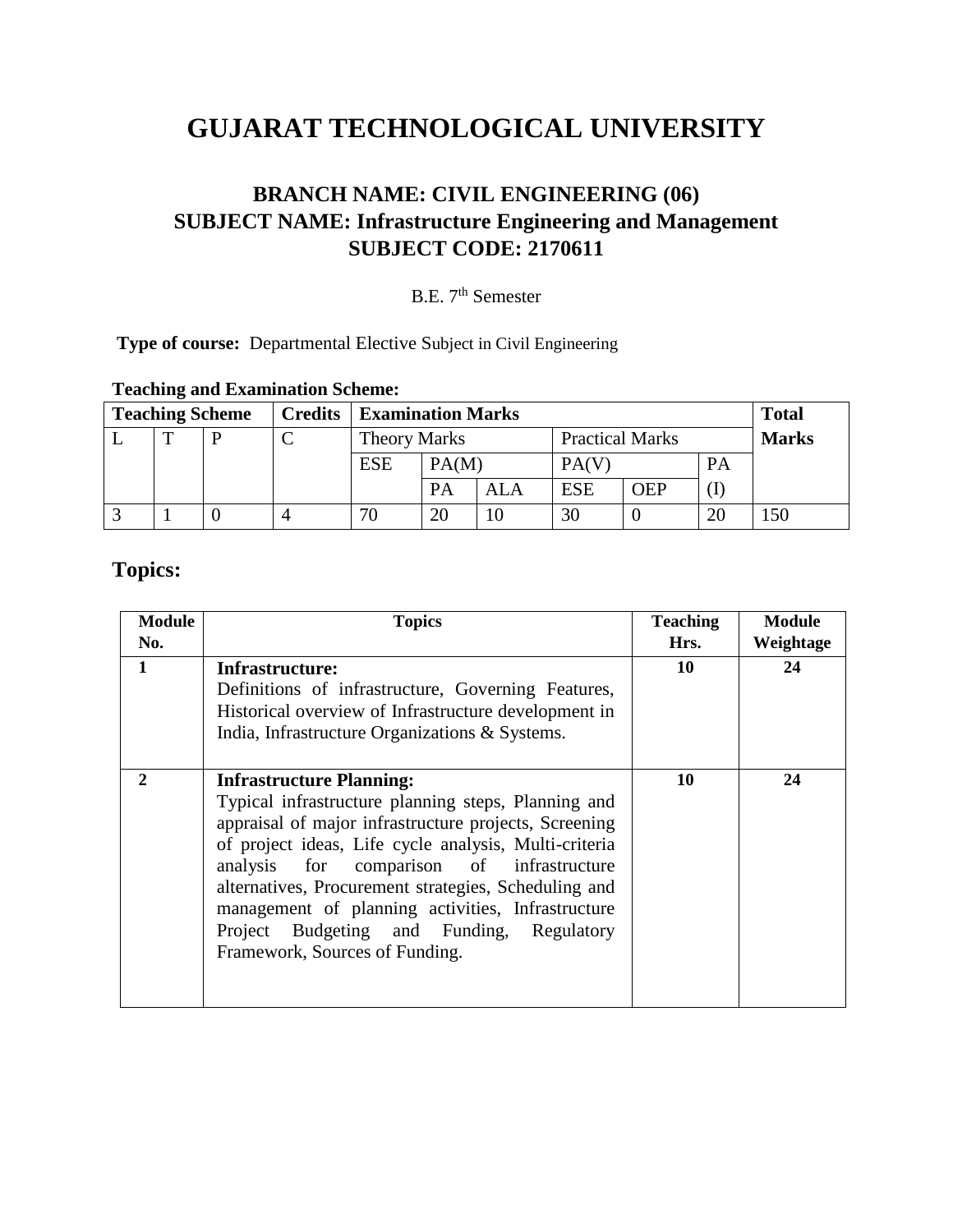| 3 | <b>Project Management in Construction:</b>                                                                                                                                                                                                                                                                                                                                        | 12 | 28 |
|---|-----------------------------------------------------------------------------------------------------------------------------------------------------------------------------------------------------------------------------------------------------------------------------------------------------------------------------------------------------------------------------------|----|----|
|   | Introduction to project management processes -<br>Initiating, Planning, Executing, Controlling, and<br>Closing processes; Project Integration Management -<br>Project plan development, Project plan execution,<br>and Overall change control; Project<br>Scope<br>Management - Initiation, Scope planning, Scope<br>definition, Scope verification, and Scope change<br>control. |    |    |
|   | <b>Contracts and Management of Contracts:</b><br>Engineering contracts and its formulation, Definition<br>and essentials of a contract, Indian Contract Act<br>1872, types of contracts and clauses for contracts,<br>Preparation of tender documents, Issues related to<br>tendering process, Awarding contract.                                                                 | 10 | 24 |

#### **Reference Books:**

- A. S. Goodman and M. Hastak, Infrastructure planning handbook: Planning, engineering, and economics, McGraw-Hill, New York, 2006.
- J. Parkin and D. Sharma, Infrastructure planning, Thomas Telford, London, 1999.
- P. Chandra, Projects: Planning, analysis, selection, financing, implementation, and review, Tata McGraw-Hill, New Delhi, 2009.
- J. D. Finnerty, Project financing Asset-based financial engineering, John Wiley & Sons, New York, 1996.
- L. Squire and H. G.van der Tak, Economic analysis of projects, John Hopkins University Press, London, 1975.
- T. Hegazy, Computer-based construction project management, Prentice Hall, New Jersey, 2002.
- S. M. Levy, Project management in construction,  $5<sup>th</sup>$  ed., McGraw Hill, New York, 2007.
- PMI, A guide to the project management body of knowledge,  $3<sup>rd</sup>$  ed., Project Management Institute, Pennsylvania, 1996.
- M. Mawdesley, W. Askew and M. O'Reilly, Planning and controlling construction projects, Addison Wesley Longman Limited, Essex, 1997.
- J. Kelly, S. Male and D. Graham, Value management of construction projects, Blackwell Publishing, Oxford, 2003.
- Vasant Desai, "Project Management", Himalaya Publishing , 1<sup>st</sup> Edition, 2010
- James C. Van Horne, John M. Wachowicz, "Fundamentals of Financial Management", PHI, 2nd Edition, 2000
- Ronald W Hudson, "Infrastructure Management: integrating design, Construction, maintenance, rehabilitation and renovation", MGH, 1st Edition, 1997
- "Codes of Practice and Standard Specifications" of AP PWD, CPWD, MES etc.
- B.J. Vasavada, "Engineering Contracts and Arbitration", Jubilee Publications, 2nd Edition., 1996
- Grig N. S., "Infrastructure Engineering and Management", Wiley-Interseience, 1988